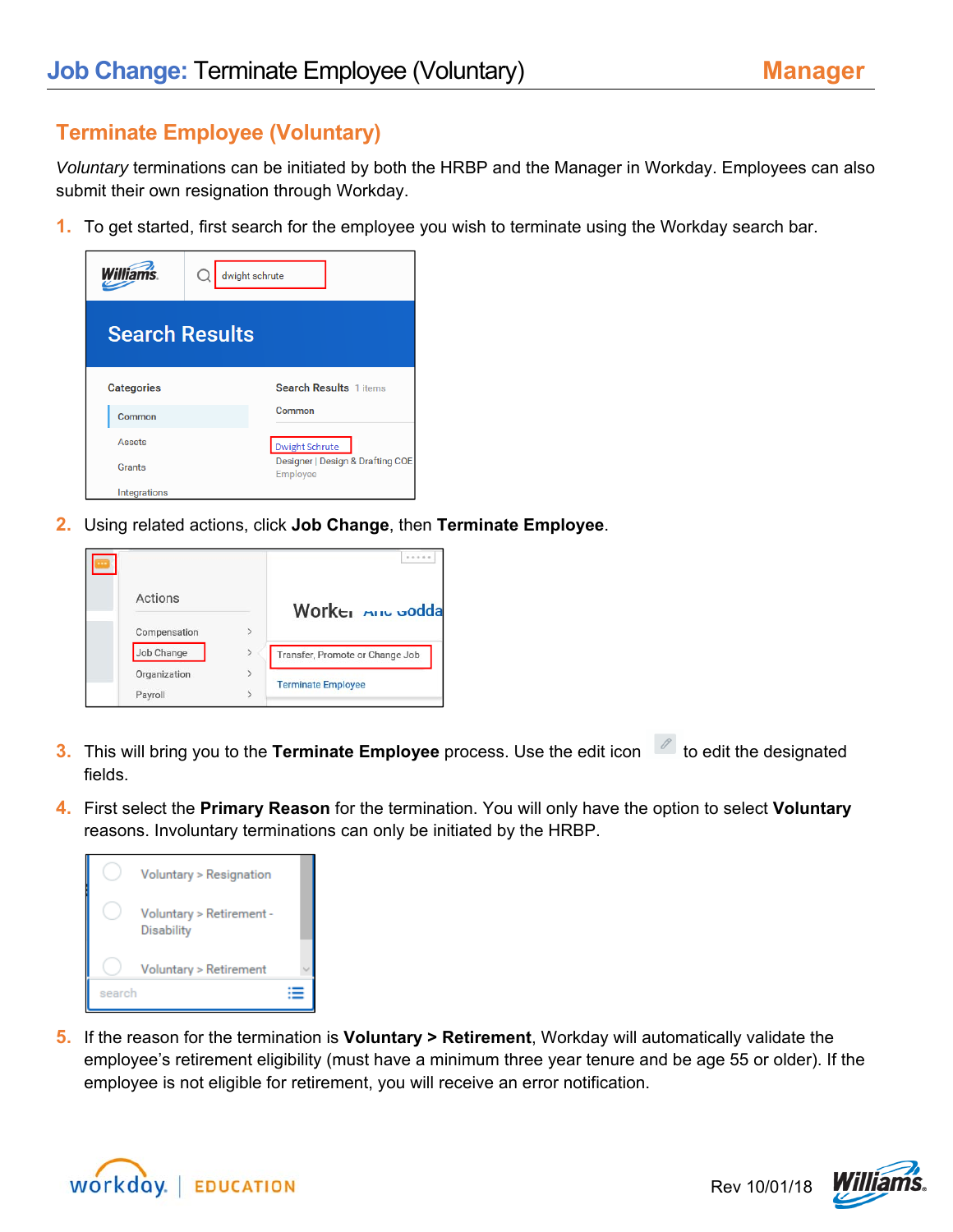- **6.** Next enter the termination **Details**, including:
	- **Termination Date**: the date at which the employee status will change to terminated in Workday
	- **Last Day of Work**: the last day the employee will be considered an active Williams employee
	- **Pay Through Date:** the last day for which the employee will be paid as a Williams employee

As you enter the termination date, the other dates will also populate, but can be adjusted.

You may also enter an optional **Resignation Date** if desired. Workday will not require the use of an "effective date"



**7.** Review the **Position Details**. If you wish to close the position after the termination is completed, click the checkbox for **Close Position**.

If you plan to backfill, do not check **Close Position**. To start the recruiting process before the outgoing employee's termination date, click the checkbox for **Is this position available for overlap**.



**8.** Comments are not required for voluntary terminations. However, if you choose to include a comment, please note that these comments will be shared with HR leadership for their awareness.



**9.** Click **Submit**, then **Done** to submit the termination for approval by your HRBP.